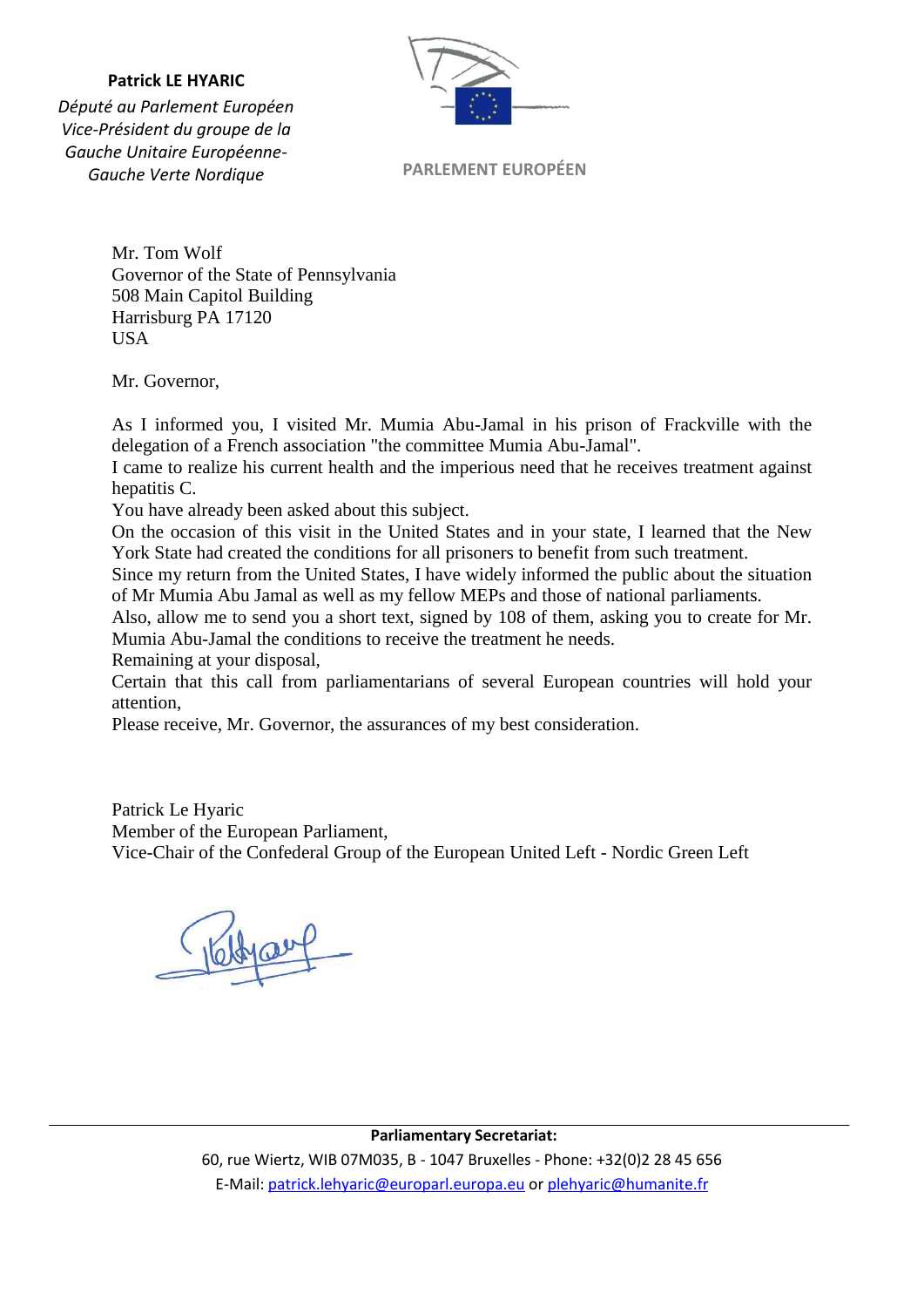

Brussels, 15<sup>th</sup> December 2015,

To Mr. Tom Wolf, Governor 508 Main Capitol Building Harrisburg PA 17120

Mr. Governor,

As European parliamentarians, Members of French Parliament and French Senators we would like to share our concerns about the very poor health of Mr. Mumia Abu Jamal, suffering from hepatitis C, which can be fatal if not treated quickly with the appropriate care.

As you know, international law provides that every human being, even a prisoner, is entitled to health care.

We would be grateful for your quick intervention in order to provide to Mr. Mumia Abu-Jamal with the appropriate care, in a hospital with doctors of his choice.

Certain that our request will retain your attention,

Please receive, Mr. Governor, the assurances of our highest consideration.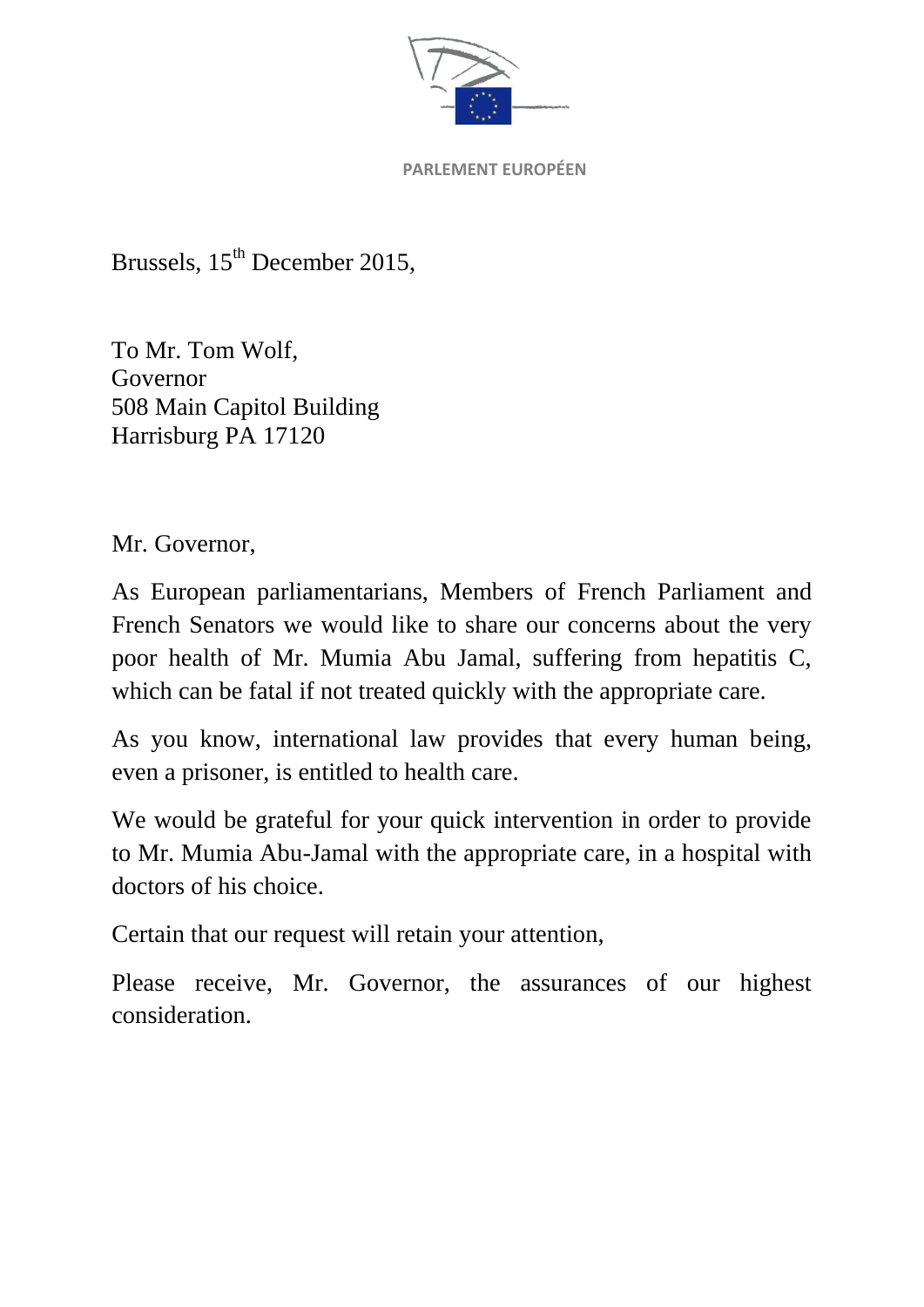

| Name         | <b>First Name</b> | Functions                                                                                                                                                                                           | Country |
|--------------|-------------------|-----------------------------------------------------------------------------------------------------------------------------------------------------------------------------------------------------|---------|
| Le Hyaric    | Patrick           | Member of the European Parliament,<br>Vice-Chair of the Confederal Group of the<br>European United Left - Nordic Green Left                                                                         | France  |
| Papadimoulis | <b>Dimitrios</b>  | Vice-President of the European Parliament                                                                                                                                                           | Greece  |
| Guillaume    | Sylvie            | Vice-President of the European Parliament                                                                                                                                                           | France  |
| Sylikiotis   | <b>Neoklis</b>    | Member of the European Parliament,<br>Vice-Chair of the the Confederal Group of<br>the European United Left - Nordic Green<br>Left, Former Minister of the Interior                                 | Cyprus  |
| Lösing       | Sabine            | Member of the European Parliament,<br>Vice-Chair of the Subcommittee on Security<br>and Defence                                                                                                     | Germany |
| Thomas       | Isabelle          | Member of the European Parliament,<br>Vice-Chair of the Group of the Progressive<br>Alliance of Socialists and Democrats in the<br><b>European Parliament</b>                                       | France  |
| Lauristin    | Marju             | Member of the European Parliament,<br>Vice-Chair of the Group of the Progressive<br>Alliance of Socialists and Democrats in the<br>European Parliament, Former Minister of<br><b>Social Affairs</b> | Estonia |
| Rivasi       | Michèle           | Member of the European Parliament,<br>Vice-Chair of the Group of the<br>Greens/European Free Alliance, Vice-Chair<br>of the Delegation to the ACP-EU Joint<br><b>Parliamentary Assembly</b>         | France  |
| Terricabras  | Josep-Maria       | Member of the European Parliament,<br>Vice-Chair of the Group of the<br>Greens/European Free Alliance                                                                                               | Spain   |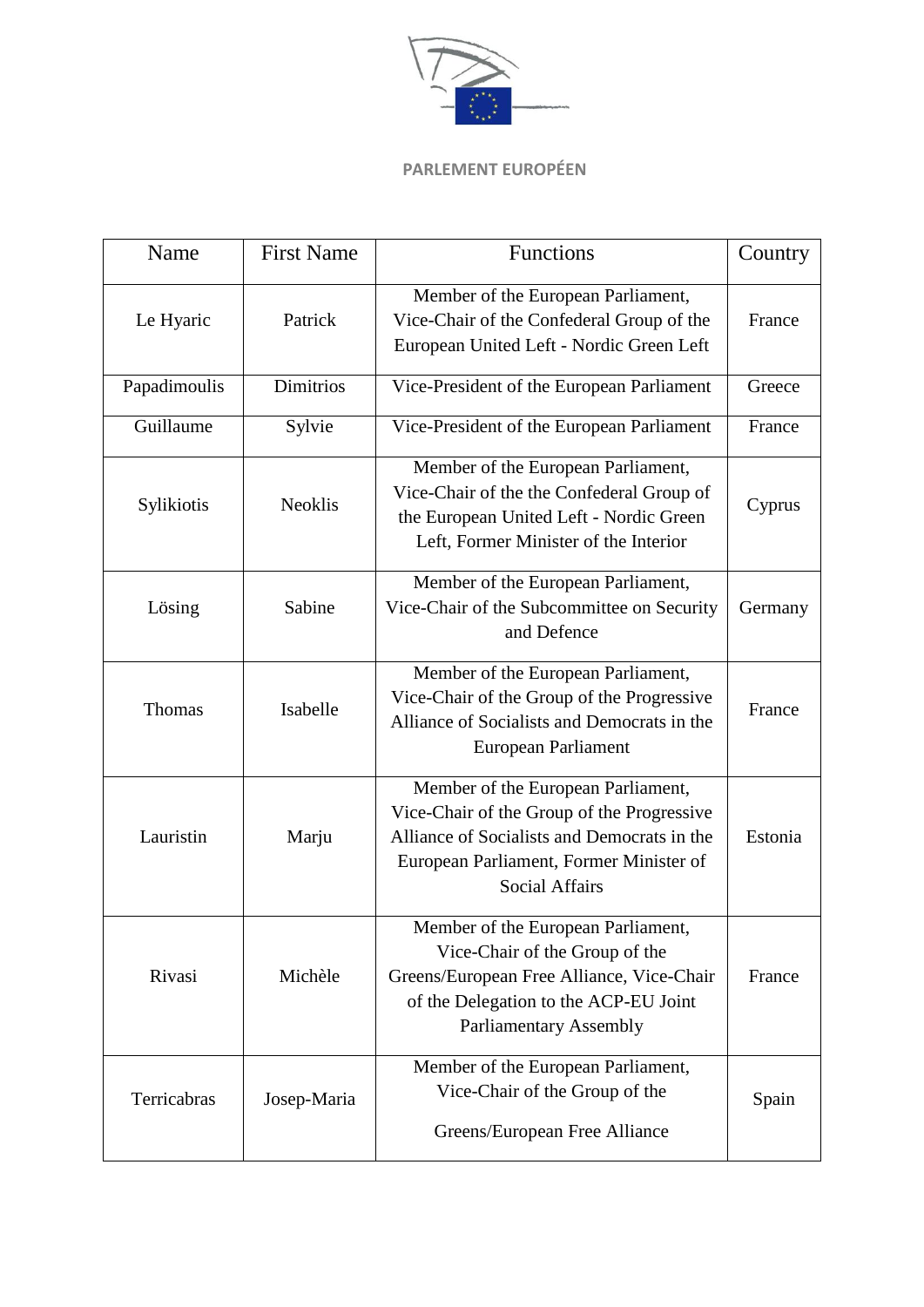

| Lamberts     | Philippe       | Member of the European Parliament,<br>Vice-Chair of the Greens/European Free<br>Alliance                                              | Belgium           |
|--------------|----------------|---------------------------------------------------------------------------------------------------------------------------------------|-------------------|
| Maštálka     | Jiří           | Member of the European Parliament,<br>Vice-Chair of the Delegation to the EU-<br><b>Russia Parliamentary Cooperation</b><br>Committee | Czech<br>Republic |
| <b>Björk</b> | Malin          | Member of the European Parliament,<br>Vice-Chair of the Confederal Group of the<br>European United Left - Nordic Green Left           | Sweden            |
| Zuber        | Inês Cristina  | Member of the European Parliament,<br>Vice-Chair of the Committee on Women's<br><b>Rights and Gender Equality</b>                     | Portugal          |
| Omarjee      | Younous        | Member of the European Parliament,<br>Vice-Chair of the Committee on Regional<br>Development                                          | France            |
| Cavada       | Jean-Marie     | Member of the European Parliament,<br>Vice-Chair of the Committee on Legal<br><b>Affairs</b>                                          | France            |
| Couso Permuy | Javier         | Member of the European Parliament,<br>Vice-Chair of the Committee on Foreign<br>Affairs                                               | Spain             |
| Kouloglou    | <b>Stelios</b> | Member of the European Parliament,<br>Vice-Chair of the Committee on<br>Development                                                   | Greece            |
| Spinelli     | <b>Barbara</b> | Member of the European Parliament,<br>Vice-Chair of the Committee on<br><b>Constitutional Affairs</b>                                 | Italy             |
| Andrieu      | Eric           | Member of the European Parliament,<br>Vice-Chair of the Committee on Agriculture<br>and Rural Development                             | France            |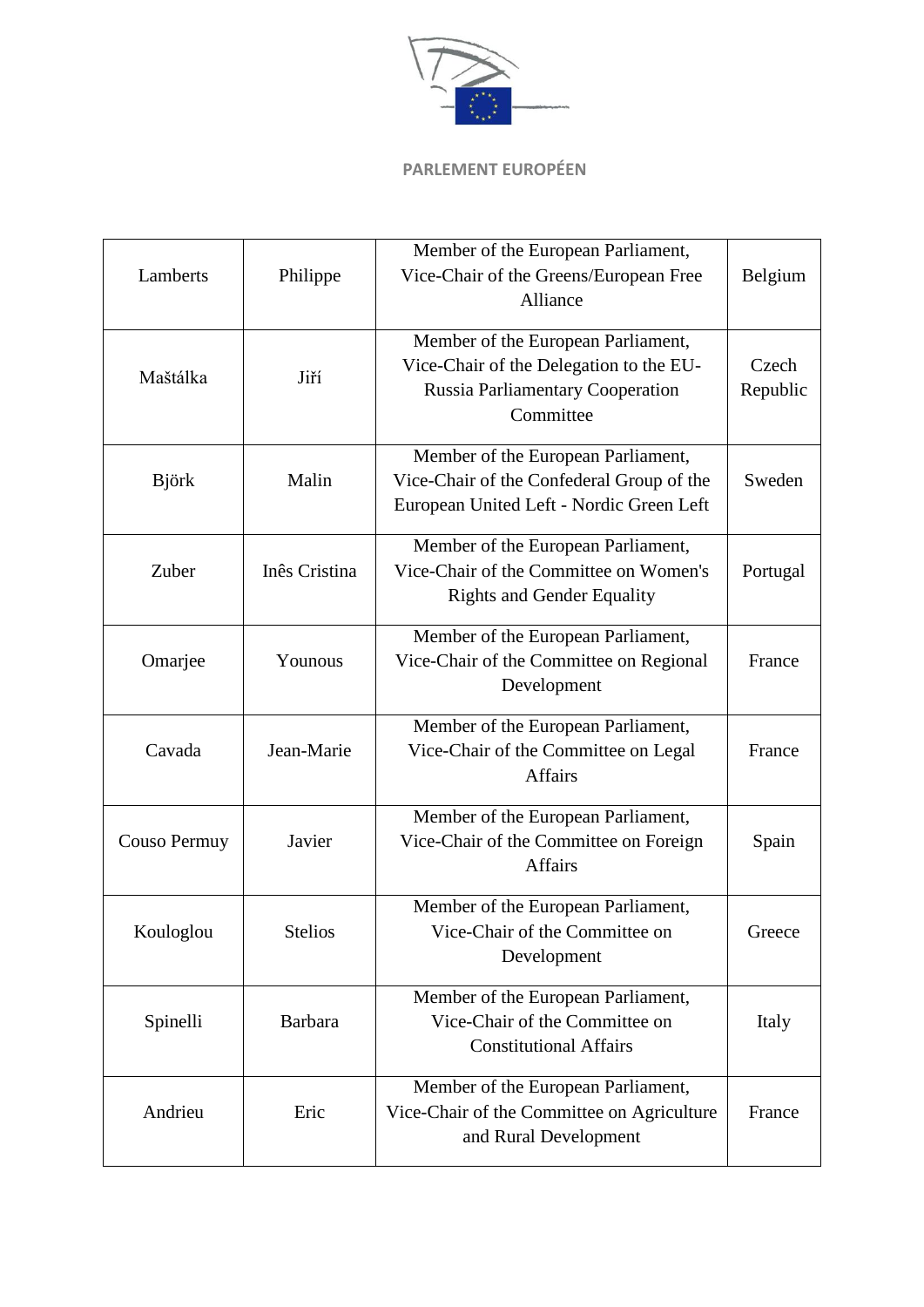

| Bilbao<br>Barandica | Izaskun         | Member of the European Parliament,<br>Co-Chair of the Alliance of Liberals and<br>Democrats for Europe                 | Spain             |
|---------------------|-----------------|------------------------------------------------------------------------------------------------------------------------|-------------------|
| Händel              | Thomas          | Member of the European Parliament,<br>Chair of the Employment and Social Affairs<br>Committee                          | Germany           |
| Zimmer              | Gabriele        | Member of the European Parliament,<br>Chair of the Confederal Group of the<br>European United Left - Nordic Green Left | Germany           |
| Lambert             | Jean            | Member of the European Parliament,<br>Chair of the Delegation for relations with<br>the countries of South Asia        | United-<br>Kindom |
| Sakorafa            | Sofia           | Member of the European Parliament,<br>Chair Delegation for relations with the<br>countries of Central America          | Greece            |
| Peillon             | Vincent         | Member of the European Parliament,<br>Former Minister of Education                                                     | France            |
| Chountis            | <b>Nikolaos</b> | Member of the European Parliament,<br>Former Alternate Minister of European<br><b>Affairs</b>                          | Greece            |
| Kyllönen            | Merja           | Member of the European Parliament,<br><b>Former Transport Minister</b>                                                 | Finland           |
| Albiol Guzmán       | Marina          | Member of the European Parliament                                                                                      | Spain             |
| Anderson            | Martina         | Member of the European Parliament                                                                                      | Ireland           |
| <b>Balas</b>        | Guillaume       | Member of the European Parliament                                                                                      | France            |
| Benifei             | <b>Brando</b>   | Member of the European Parliament                                                                                      | Italy             |
| Benito Ziluaga      | Xabier          | Member of the European Parliament                                                                                      | Spain             |
| Bové                | José            | Member of the European Parliament                                                                                      | France            |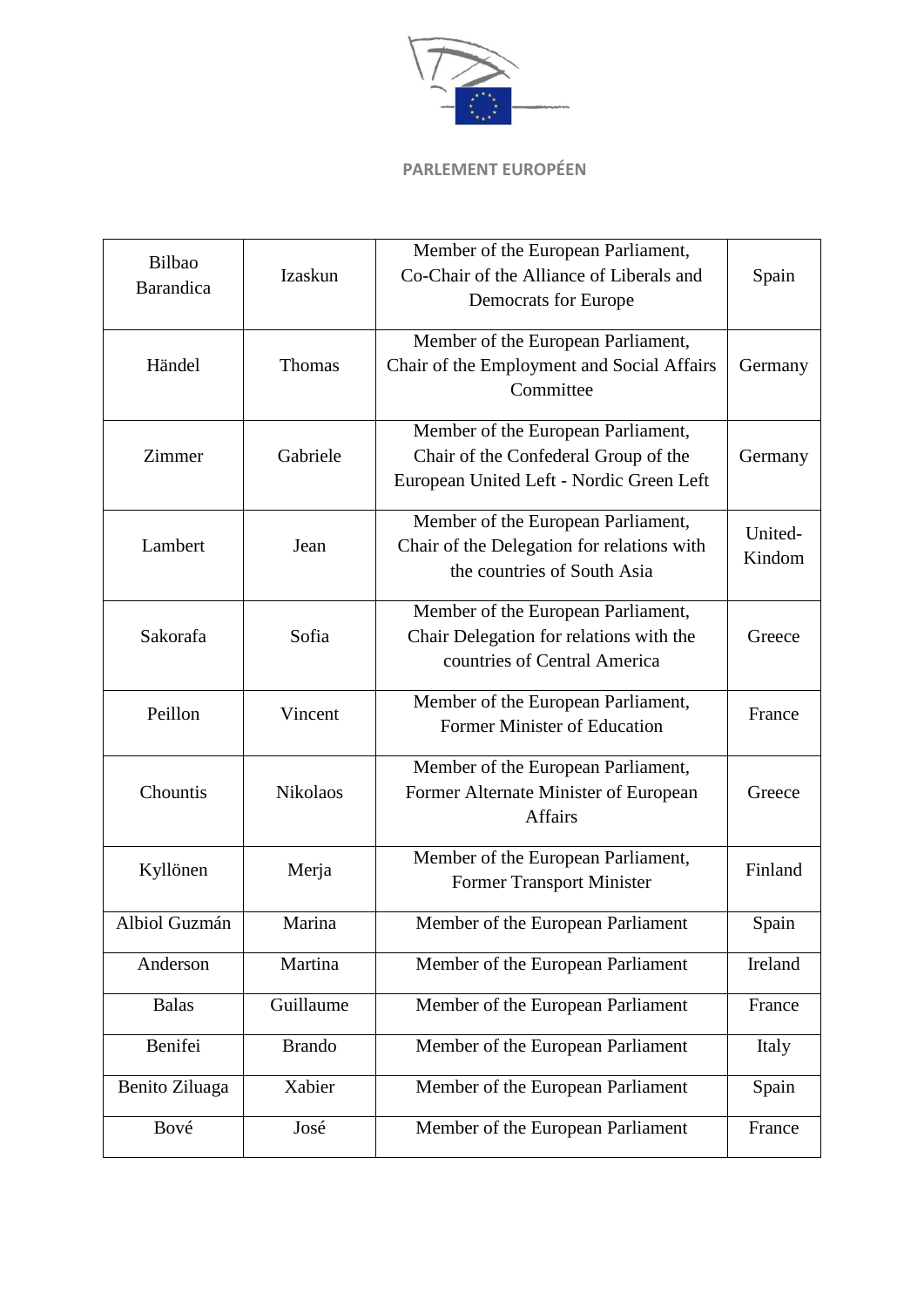

| Boylan             | Lyn              | Member of the European Parliament | Ireland            |
|--------------------|------------------|-----------------------------------|--------------------|
| Carthy             | Matt             | Member of the European Parliament | Ireland            |
| Castaldo           | Fabio<br>Massimo | Member of the European Parliament | Italy              |
| Childers           | <b>Nessa</b>     | Member of the European Parliament | Ireland            |
| Chrysogonos        | Kostas           | Member of the European Parliament | Greece             |
| Corrao             | Ignazio          | Member of the European Parliament | Italy              |
| De Masi            | Fabio            | Member of the European Parliament | Germany            |
| Demesmaeker        | Mark             | Member of the European Parliament | Belgium            |
| Denanot            | Jean-Paul        | Member of the European Parliament | France             |
| Durand             | Pascal           | Member of the European Parliament | France             |
| Ferreira           | João             | Member of the European Parliament | Portugal           |
| Forenza            | Eleonora         | Member of the European Parliament | Italy              |
| Gomes              | Ana Maria        | Member of the European Parliament | Portugal           |
| González Peñas     | Tania            | Member of the European Parliament | Spain              |
| Hadjigeorgiou      | <b>Takis</b>     | Member of the European Parliament | Cyprus             |
| Joly               | Eva              | Member of the European Parliament | France             |
| Juaristi Abaunz    | Josu             | Member of the European Parliament | Spain              |
| Kari               | Rina Ronja       | Member of the European Parliament | Danemar<br>$\bf k$ |
| Kuneva             | Kostadinka       | Member of the European Parliament | Greece             |
| Senra<br>Rodríguez | Lidia            | Member of the European Parliament | Spain              |
| Lopez Bermejo      | Paloma           | Member of the European Parliament | Spain              |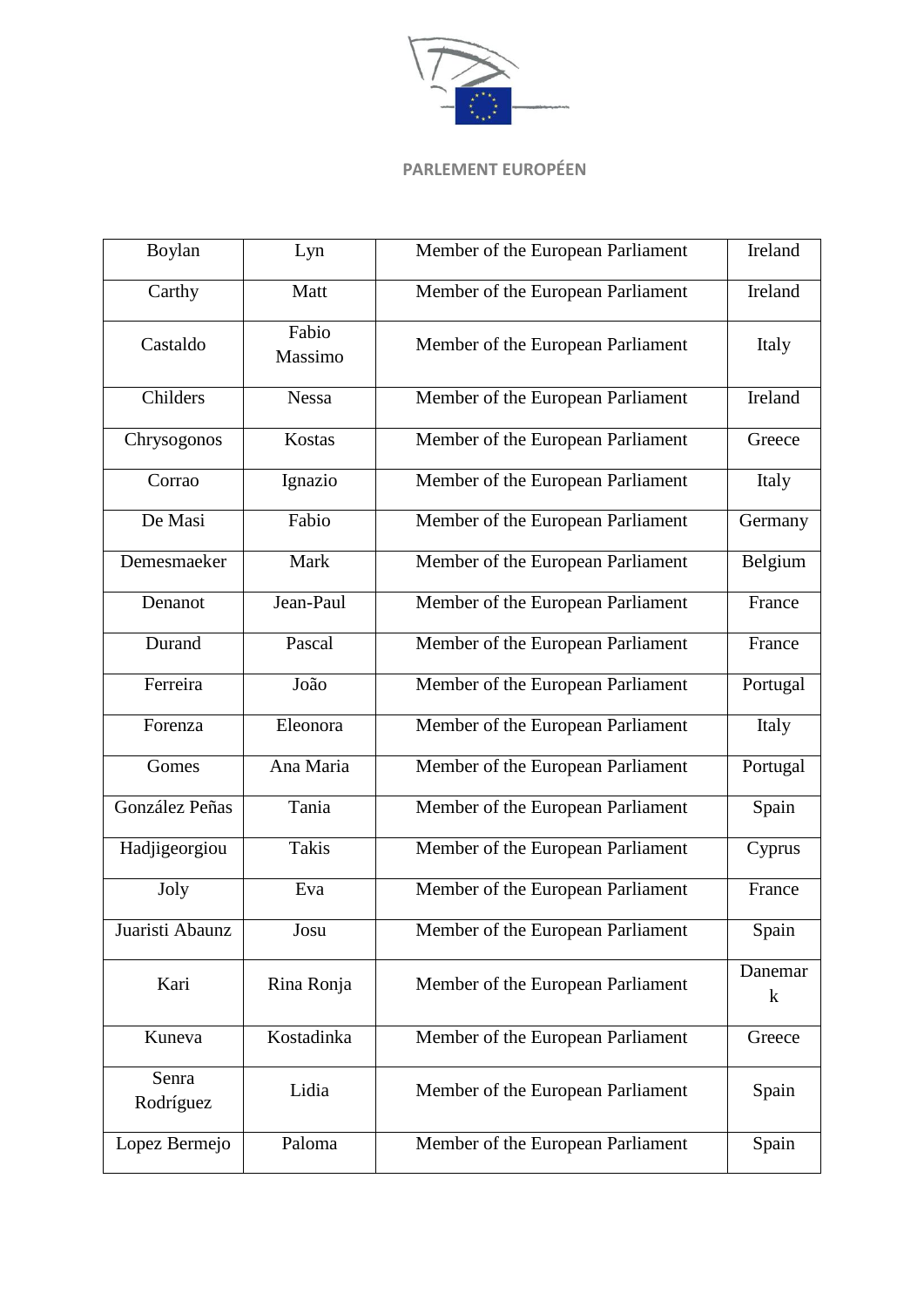

| Maltese                            | Curzio              | Member of the European Parliament                                                                         | Italy    |
|------------------------------------|---------------------|-----------------------------------------------------------------------------------------------------------|----------|
| Martin                             | Edouard             | Member of the European Parliament                                                                         | France   |
| Maurel                             | Emmanuel            | Member of the European Parliament                                                                         | France   |
| Michels                            | Martina             | Member of the European Parliament                                                                         | Germany  |
| Ní Riada                           | Liadh               | Member of the European Parliament                                                                         | Ireland  |
| Revault<br>d'Allonnes-<br>Bonnefoy | Christine           | Member of the European Parliament                                                                         | France   |
| Ries                               | Frédérique          | Member of the European Parliament                                                                         | Belgium  |
| Scholz                             | Helmut              | Member of the European Parliament                                                                         | Germany  |
| <b>Staes</b>                       | <b>Bart</b>         | Member of the European Parliament                                                                         | Belgium  |
| <b>Urban Crespo</b>                | Miguel              | Member of the European Parliament                                                                         | Spain    |
| Urtasun                            | Ernest              | Member of the European Parliament                                                                         | Spain    |
| Vergiat                            | Marie-<br>Christine | Member of the European Parliament                                                                         | France   |
| Delli                              | Karima              | Member of the European Parliament                                                                         | France   |
| Viegas                             | Miguel              | Member of the European Parliament                                                                         | Portugal |
| Dumont                             | Laurence            | Member of the French Parliament,<br>Vice President of the National Assembly                               | France   |
| Guigou                             | Élisabeth           | Member of the French Parliament,<br>Chair of the Foreign Affairs Committee,<br>Former Minister of Justice | France   |
| Auroi                              | Danielle            | Member of the French Parliament,<br>Chair of the Committee for European<br><b>Affairs</b>                 | France   |
| Chassaigne                         | André               | Member of the French Parliament,<br>President of the Democratic and Republican                            | France   |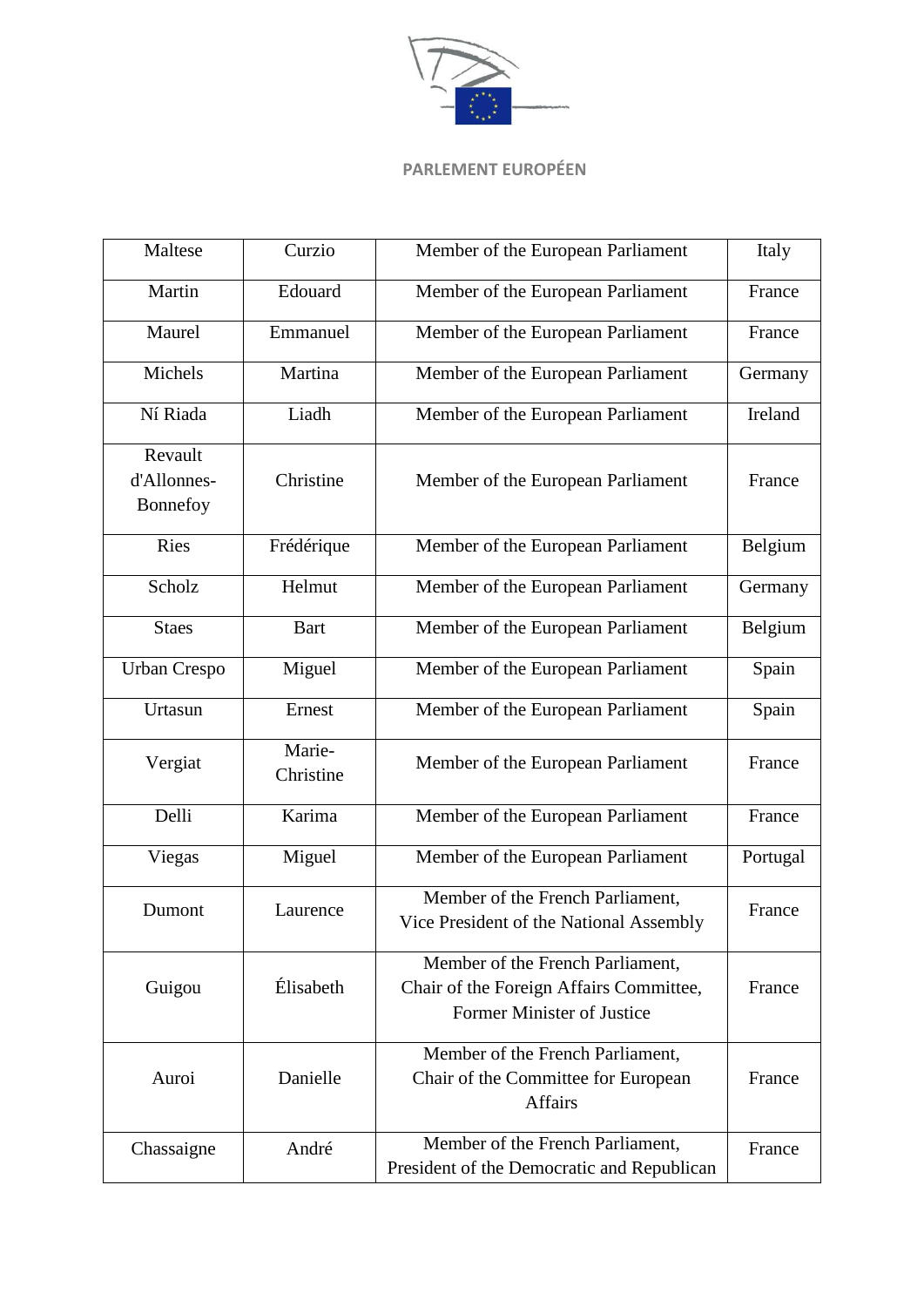

|               |                    | Left group                                                                                                                                        |        |
|---------------|--------------------|---------------------------------------------------------------------------------------------------------------------------------------------------|--------|
| <b>Buffet</b> | Marie-George       | Member of the French Parliament,<br>Co-Chair of the Committee on Cultural<br>Affairs and Education, Former Minister of<br><b>Youth and Sports</b> | France |
| Bechtel       | Marie<br>Françoise | Member of the French Parliament,<br>Vice-Chair of the Law Committee                                                                               | France |
| Filippetti    | Aurelie            | Member of the French parliament,<br>Former Minister of Culture                                                                                    | France |
| Amirshahi     | Pouria             | Member of the French Parliament                                                                                                                   | France |
| Candelier     | Jean-Jacques       | Member of the French Parliament                                                                                                                   | France |
| Charroux      | Gaby               | Member of the French Parliament                                                                                                                   | France |
| de Rugy       | François           | Member of the French Parliament                                                                                                                   | France |
| Dolez         | Marc               | Member of the French Parliament                                                                                                                   | France |
| Fraysse       | Jacqueline         | Member of the French Parliament                                                                                                                   | France |
| Gueugneau     | Édith              | Member of the French Parliament                                                                                                                   | France |
| Le Borgn'     | Pierre-Yves        | Member of the French Parliament                                                                                                                   | France |
| Molac         | Paul               | Member of the French Parliament                                                                                                                   | France |
| Pajon         | Michel             | Member of the French Parliament                                                                                                                   | France |
| Pompili       | <b>Barbara</b>     | Member of the French Parliament                                                                                                                   | France |
| Premat        | Christophe         | Member of the French Parliament                                                                                                                   | France |
| Abeille       | Laurence           | Member of the French Parliament                                                                                                                   | France |
| Desessard     | Jean               | French Senator,<br>Secretary of the Senate                                                                                                        | France |
| Laurent       | Pierre             | French Senator,<br>First Secretary of the French Communist                                                                                        | France |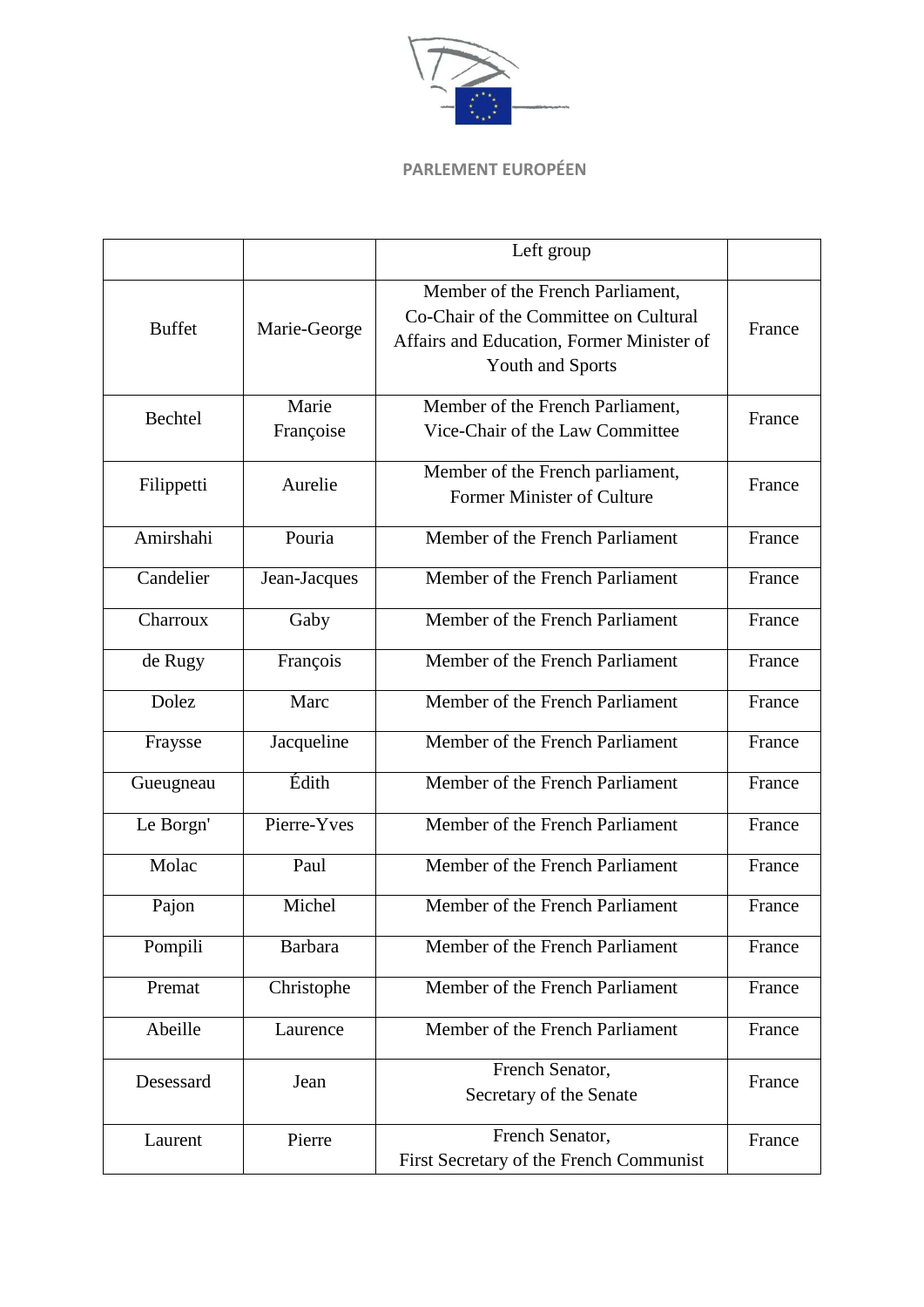

|                |                     | Party                                                                                                      |        |
|----------------|---------------------|------------------------------------------------------------------------------------------------------------|--------|
| Yung           | Richard             | French Senator,<br>Vice-Chair of the Finance Committee,<br>Vice-Chair of the European Affairs<br>Committee | France |
| <b>Billout</b> | Michel              | French Senator,<br>Vice-Chair of the European Affair<br>Committee                                          | France |
| Wartin         | Dominique           | French Senator,<br>Vice-Chair of the Senate delegation to<br>businesses                                    | France |
| Lienemann      | Marie-Noëlle        | French Senator,<br>Former Minister of Housing<br>and Living Environment                                    | France |
| <b>Bosino</b>  | Jean-Pierre         | <b>French Senator</b>                                                                                      | France |
| Courteau       | Roland              | <b>French Senator</b>                                                                                      | France |
| Favier         | Christian           | <b>French Senator</b>                                                                                      | France |
| Hue            | Robert              | <b>French Senator</b>                                                                                      | France |
| Vergès         | Paul                | <b>French Senator</b>                                                                                      | France |
| Le Scouarnec   | Michel              | <b>French Senator</b>                                                                                      | France |
| Blandin        | Marie-<br>Christine | <b>French Senator</b>                                                                                      | France |
| Cohen          | Laurence            | <b>French Senator</b>                                                                                      | France |
| Cukierman      | Cécile              | <b>French Senator</b>                                                                                      | France |
| David          | Annie               | <b>French Senator</b>                                                                                      | France |
| Gillot         | Dominique           | <b>French Senator</b>                                                                                      | France |
|                |                     |                                                                                                            |        |